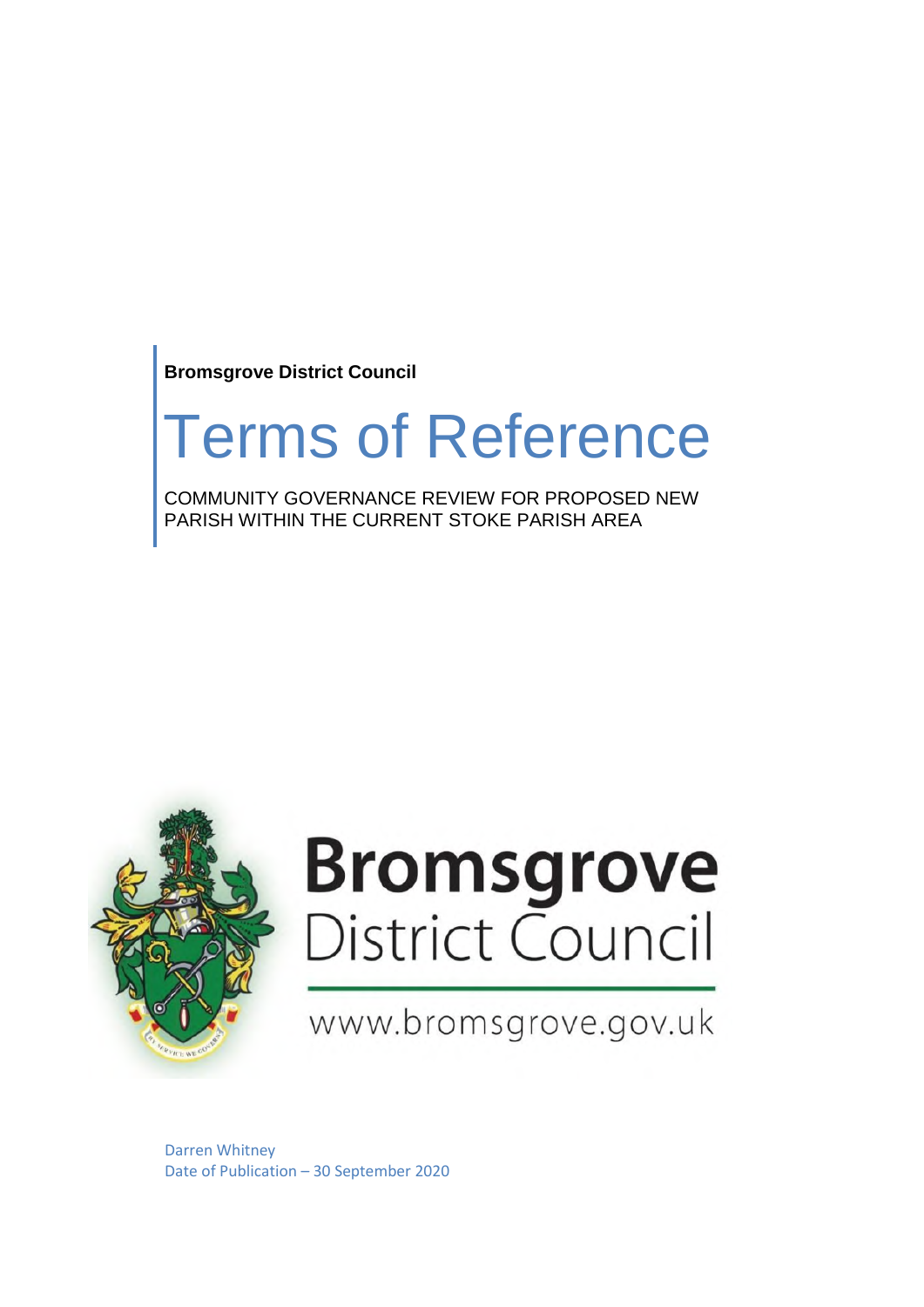#### **GOVERNMENT AND PUBLIC INVOLVEMENT IN HEALTH ACT 2007**

#### **Introduction**

Bromsgrove District Council has received a valid petition from residents of the Stoke Heath Parish Ward (polling district RHA) of Stoke Parish Council, requesting that a Community Governance Review (CGR) be carried out pursuant to Part 4, Chapter 3 of the Local Government and Public Involvement in Health Act 2007 to consider the following Parish matter:

'Making that area known as Stoke Heath Ward (RHA) a civil parish separate from Stoke Parish Council'.

In undertaking the review, the Council will be guided by Part 4 of the Local Government and Public Involvement in Health Act 2007 (the 2007 Act); the relevant parts of the Local Government Act 1972; Guidance on Community Governance Reviews issued in accordance with section 100(4) of the Local Government and Public Involvement in Health Act 2007 by the Department of Communities and Local Government and Local Government Boundary Commission for England (LGBCE) in March 2010; and the following regulations which guide, in particular, consequential matters arising from the Review: Local Government (Parishes and Parish Councils) (England) Regulations 2008 (SI2008/625); Local Government Finance (New Parishes) Regulations 2008 (SI2008/626).

#### **What is a Community Governance Review?**

A CGR is a review of the whole or part of the Council area to consider one or more of the following:

- Creating, merging, altering or in extreme cases abolishing parishes
- The naming of parishes and the style of new parishes
- The electoral arrangements for parishes, such as the ordinary year of election, council size, number of councillors to be elected to the council and parish warding
- Grouping parishes under a common parish council or de-grouping parishes

The Council is required to ensure that community governance within the area under review will be:

- Reflective of the identities and interests of the community in that area; and
- Is effective and convenient

In doing so the Review is required to take into account:

• The impact of existing community governance arrangements on community cohesion; and

• The size, population and boundaries of any local community or proposed parish or town **Council** 

The government has emphasised that recommendations made in Community Governance Reviews ought to bring about improved community engagement, more cohesive communities, better local democracy and result in more efficient delivery of local services.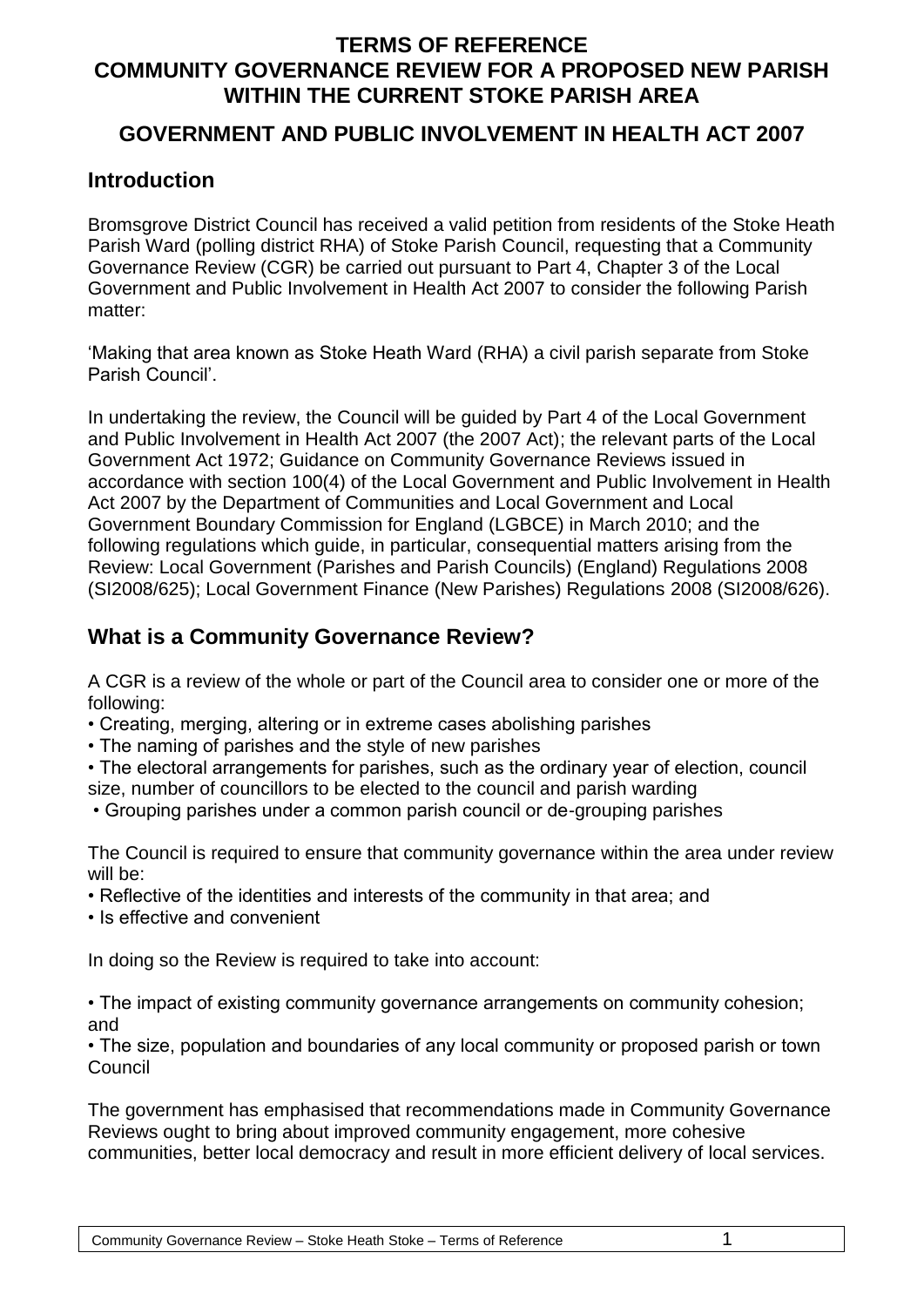#### **What does a Parish Council do?**

Parish Councils are the most local form of government. They collect money from Council Tax payers (via the District Council) known as a "precept" and this is used to invest in the area to improve services or facilities. Parish Councils can take different forms but usually are made up of local people who stand for election as Parish Councillors to represent their area. They can be the voice of the local community and work with other tiers of government and external organisations to co-ordinate and deliver services and work to improve the quality of life in the area.

#### **Why is the Council undertaking the Review?**

Residents of Stoke Heath Parish Ward have submitted a valid petition which includes:-

- Signatures by the requisite number of local government electors for the area;
- The name of the polling district RHA which clearly defines the area to which the review is to relate and;
- Specific recommendations stating what changes the petitioners wish a community governance review to consider.

The petition meets the legal requirements to be a valid petition and accordingly the Council must, under legislation, undertake a Review.

The timetable within the statutory guidance provides for a twelve month period to accommodate all of the steps required to complete a review of this nature.

#### **Who undertakes the review?**

Bromsgrove District Council is responsible for undertaking a CGR within its electoral area.

The Council's Electoral Matters Committee is responsible for overseeing this process but officers will produce draft and final recommendations for consideration before a Community Governance Order is made.

#### **This Community Governance Review will consider:-**

- The creation of a new Parish Council based on the Polling District RHA;
- The number of members for each Parish Council (Stoke and the new Parish Council) as a result of creating a new Parish.

#### **The Community Governance Review will not consider:-**

 Changes to any other electoral areas including wards or divisions within the Principal Council Area (Bromsgrove District Council).

#### **Consultation**

The Act requires the Council to

- Consult the local government electors for the area under review.
- Consult any other person or body who appears to have an interest in the review.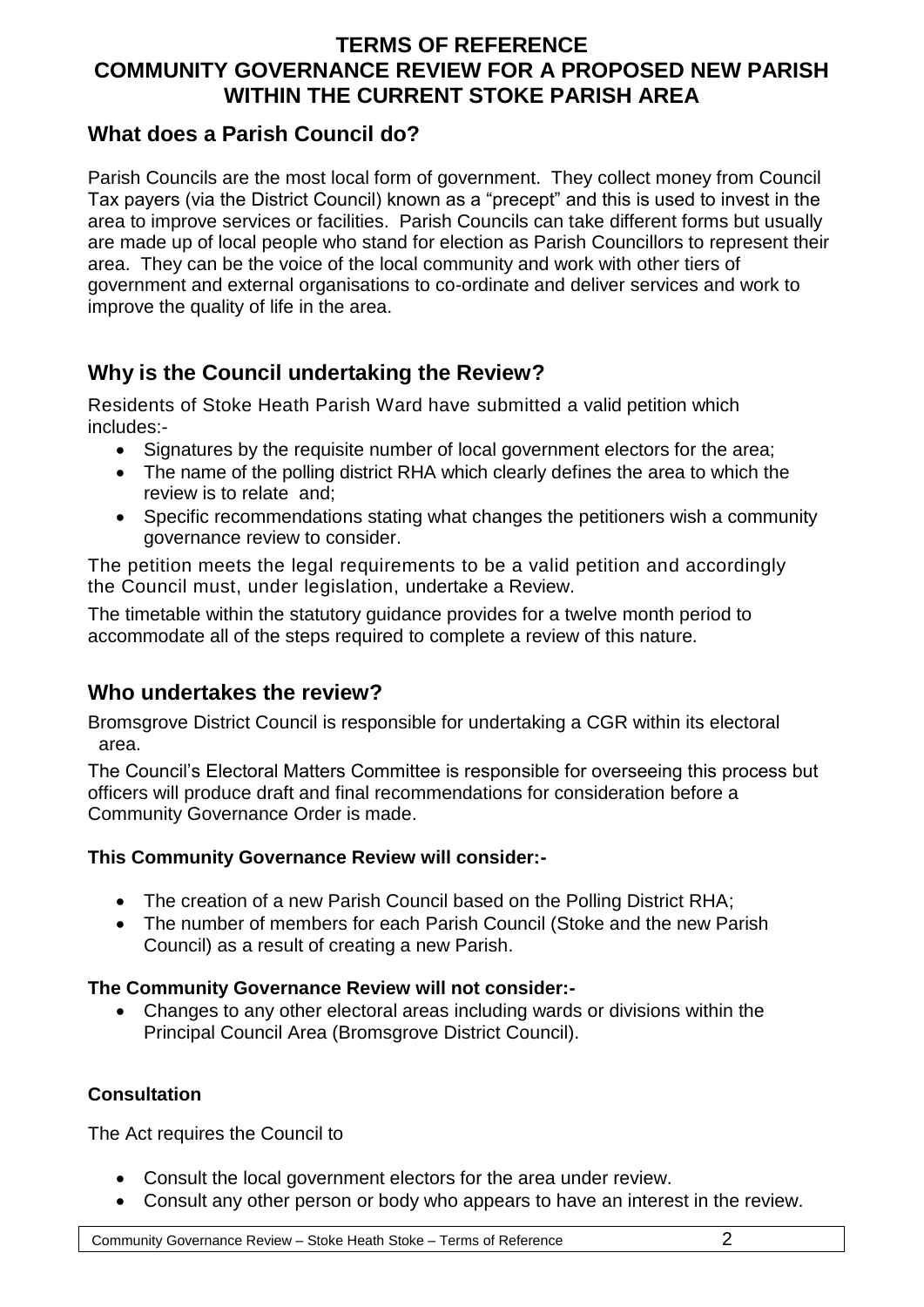The Council will have regard to Guidance on Community Governance Reviews issued by the Department of Communities and Local Government which aims to ensure that:-

- Electors should be able to identify clearly with the parish in which they are resident. The guidance states that this sense of identity and community lends strength and legitimacy to the parish structure, creates a common interest in parish affairs, encourages participation in elections to the parish council, leads to representative and accountable government, engenders visionary leadership and generates a strong, inclusive community with a sense of civic values, responsibility and pride.
- Parishes should reflect distinctive and recognisable communities of interest, with their own sense of identity; the feeling of local community and the wishes of local inhabitants are primary considerations in a Review.
- A careful balance to the considerations of changes that have happened over time, through population shifts or additional development for example, and that have led to a different community identity with historic traditions in its area.

Two consultation stages will be held, and a full consultation document will be produced for each stage. The documents will be available electronically, being published on a dedicated page on the Bromsgrove District Council website.

As the petition refers to the potential splitting of the existing parish, it is important that all residents have the opportunity to respond. The document will initially outline the implications of splitting the parish, and ask residents for their views. It will be delivered to every address in the parish, and include a form to return and a pre-paid envelope.

All consultation responses will be logged and reported back to the Electoral Matters Committee for consideration. Names and addresses of individual respondents will not be included in the central log for data protection purposes.

Representations may also be made in writing (either in the form of email or letter) to Bromsgrove District Council.

Responses received from parish councils/residents groups will be highlighted as such, and will be assumed to be an official response on behalf of the whole parish council/residents group.

Bromsgrove District Council will publish its recommendations as soon as practicable and take such steps as it considers sufficient to ensure that persons who may be interested in the Community Governance Review are informed of the recommendations and the reasons behind them. All representations will be available for public inspection (any personal information will be redacted).

The Council will notify any persons or bodies who have made written representations of the outcome of the review at all stages (where requested) and full details of any recommendations will be available on the Bromsgrove District Council website.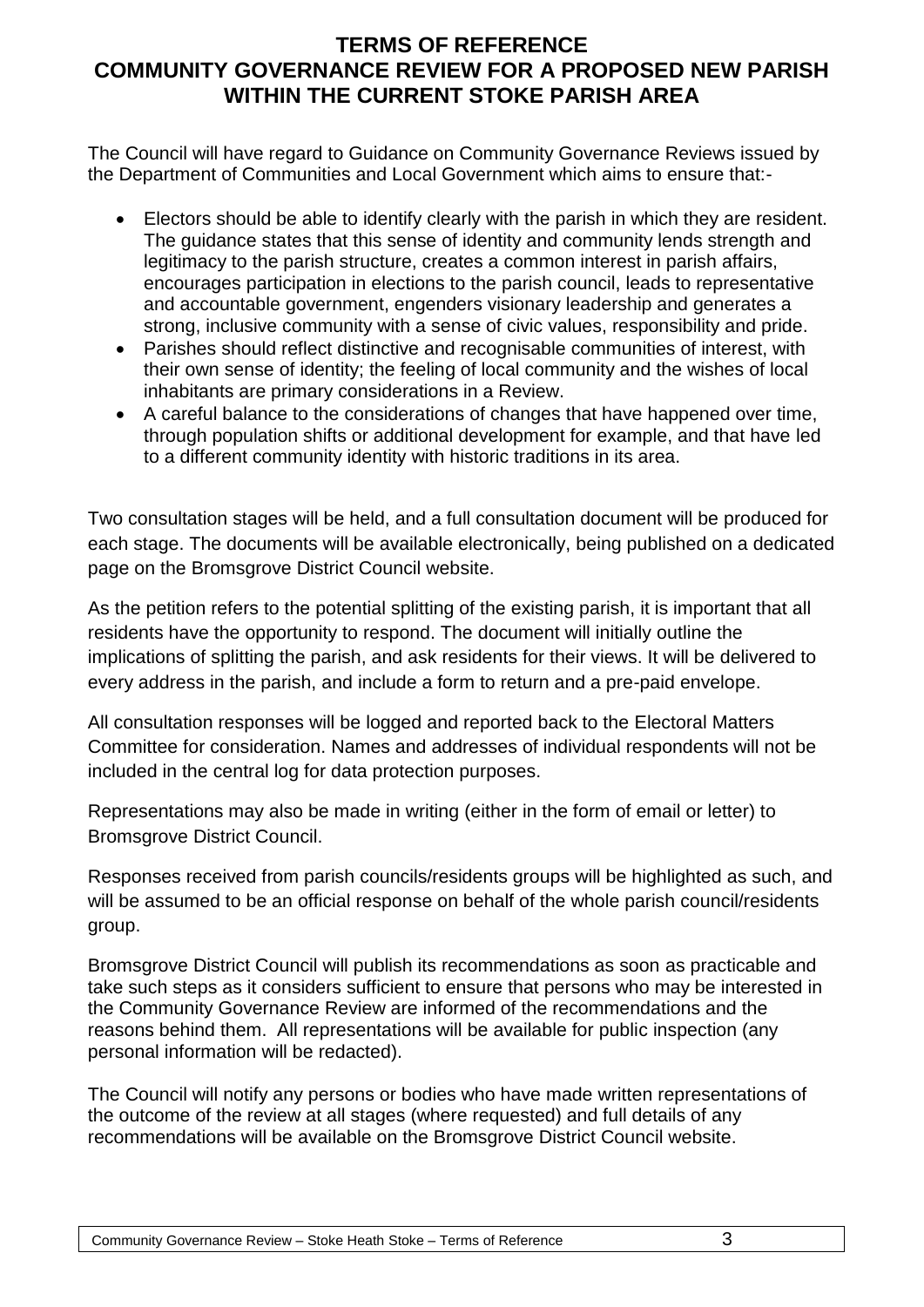#### **How to Respond to this Review**

Representations in response to this review should be submitted within the specified timescales detailed below either by letter or email to:

Stoke Heath Ward Community Governance Review Electoral Services Manager C/O Town Hall Walter Stranz Square **Redditch** B98 8AH

Email [elections@bromsgroveandredditch.gov.uk](mailto:elections@bromsgroveandredditch.gov.uk)

Tel: 01527 881 421 Website [www.bromsgrove.gov.uk/StokeheathCGR](http://www.bromsgrove.gov.uk/StokeheathCGR)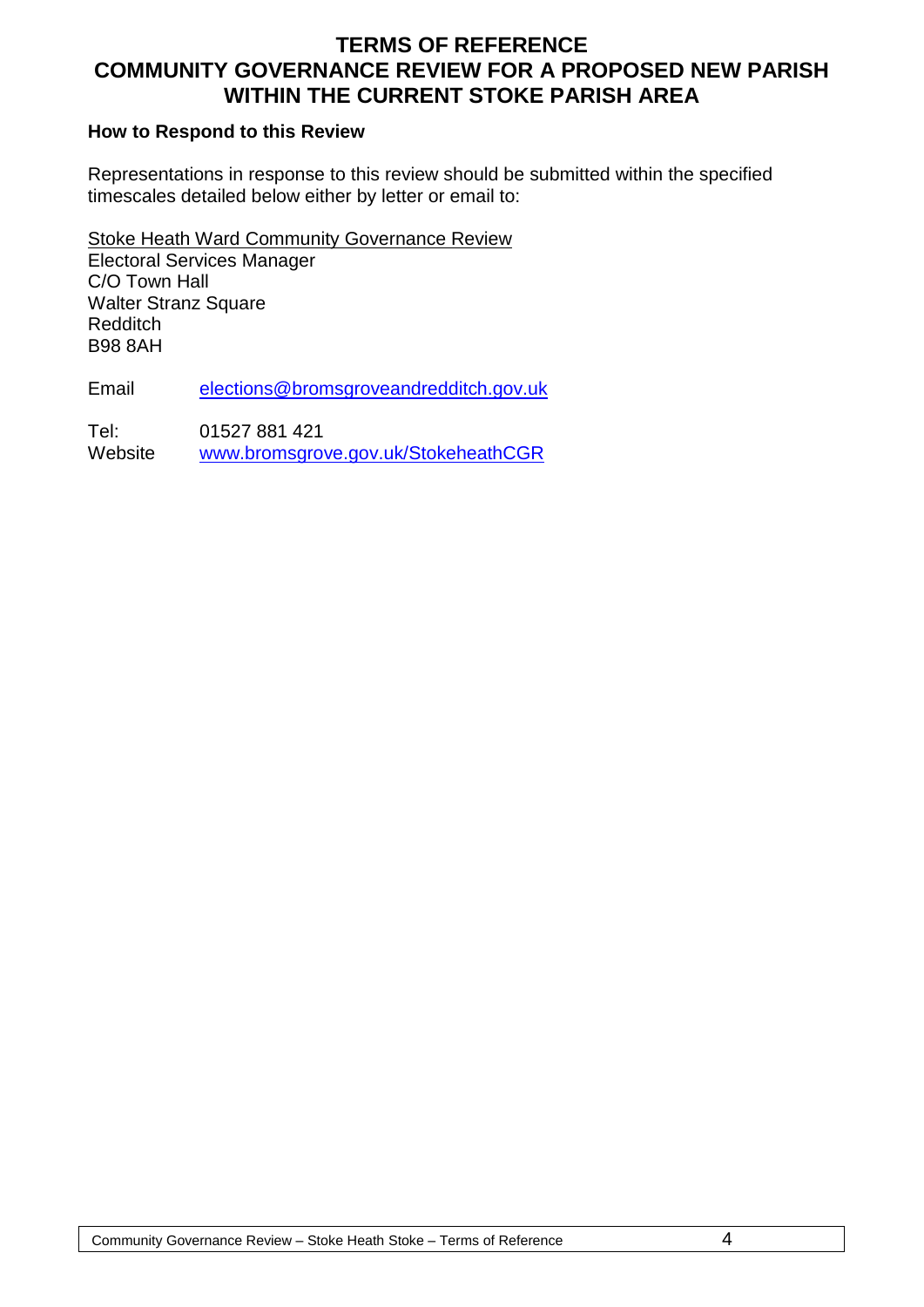#### **A timetable for the Community Governance Review**

| <b>Stage</b>             | <b>What happens?</b>                                                                    | <b>Timescales</b>                                         |  |
|--------------------------|-----------------------------------------------------------------------------------------|-----------------------------------------------------------|--|
| Commencement             | Terms of Reference are<br>published                                                     | 30 September 2020                                         |  |
| <b>Preliminary stage</b> | Promotion of public<br>consultation                                                     | <b>Two Weeks</b><br>1 October to 14 October 2020          |  |
| Stage one                | Initial Submissions are invited                                                         | Two months<br>14 October 2020 to 14 December<br>2020      |  |
| Stage two                | Consideration of submissions<br>received - Draft<br>Recommendations are<br>prepared     | Two months<br>15 December 2020 to 15 February<br>2021     |  |
| Stage three              | <b>Draft Recommendations are</b><br>published. Public response<br>invited               | Three months<br>16 February to 17 May 2021                |  |
| Stage four               | Considerations of submissions<br>received - final<br>recommendations are prepared       | Two months<br>18 May to 16 July 2021                      |  |
| Stage five               | Final recommendations are<br>published – concluding review                              | 1 August 2021                                             |  |
| Stage six                | <b>Electoral Matters Committee</b><br>resolves to make a<br><b>Reorganisation Order</b> | One month later<br>1 September 2021 (provisional<br>date) |  |
| Stage seven              | <b>Report outcome to Full Council</b>                                                   | October 2021 (provisional date)                           |  |

#### **Considerations**

The final recommendations for this review may include:

- Creation of a new Parish Council.
- Future electoral arrangements with regard to Parishes.
- Future number of Councillors for each Parish Council.
- Implementation of any Orders as a result of the Review and arrangements for when the Order comes into force.
- Financial arrangements and division of any assets.
- Any other matter not mentioned here that arises during the consultation period.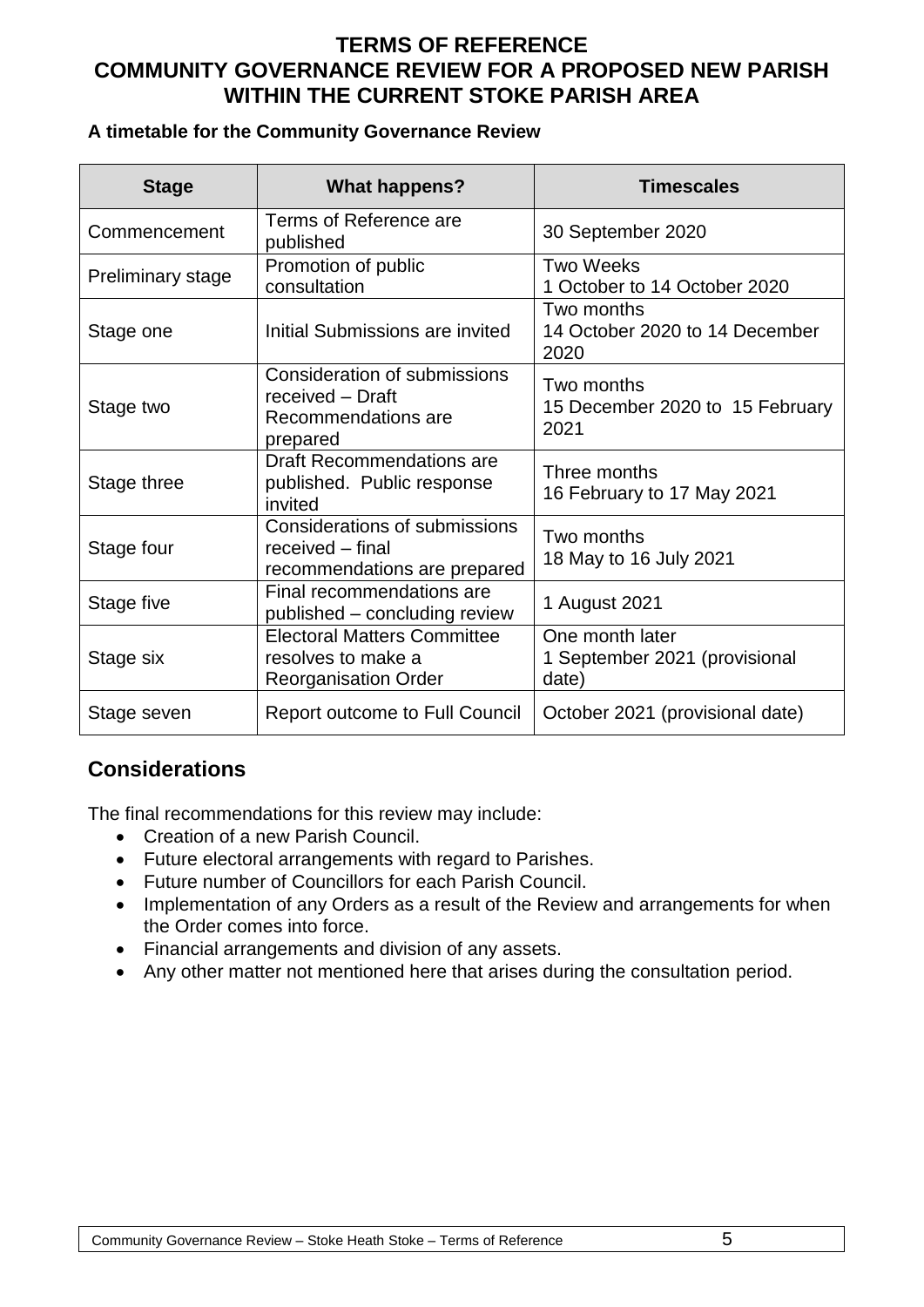#### **Glossary of Terms and explanation of guidance covering this review**

#### **What does 'Electoral Arrangements' mean?**

An important part of our Review will comprise giving consideration to 'Electoral Arrangements'. The term covers the way in which a council is constituted for the parish. It covers:

- The ordinary year in which elections are held;
- The number of councillors to be elected to the council:
- The division (or not) of the parish into wards for the purpose of electing councillors;
- The number and boundaries of any such wards;
- The number of councillors to be elected for any such ward;
- The name of any such ward

#### **Ordinary year of election**

The Local Government Act 1972 states that ordinary election of parish councillors shall take place in 1976, 1979 and every fourth year thereafter. The Government has indicated that it would want the parish council electoral cycle to coincide with the cycle for the district council, so that the costs of elections can be shared. However, any changes which form part of the final recommendation where Council seats are re-distributed, it is possible to reduce the existing term of office to allow mid-term elections and revert thereafter to the 4 year cycle. Any costs associated with mid-term elections are wholly attributable to the Parish Council.

#### **A council for a parish**

The legislation lays down the different duties that the Council has with regard to the creation of a council for a parish.

- Where the number of electors is 1,000 or more a parish council must be created;
- Where the number of electors is between 151 and 999 a parish council may be created,
- Where the number of electors is 150 or fewer a parish council cannot be created.

#### **What considerations cover the number of parish councillors?**

The number of parish councillors for each parish council shall not be less than five. There is no maximum number. There are no rules relating to the allocations of councillors.

In its survey, the Aston Business School found that the levels of representation varied and these are included in the following table.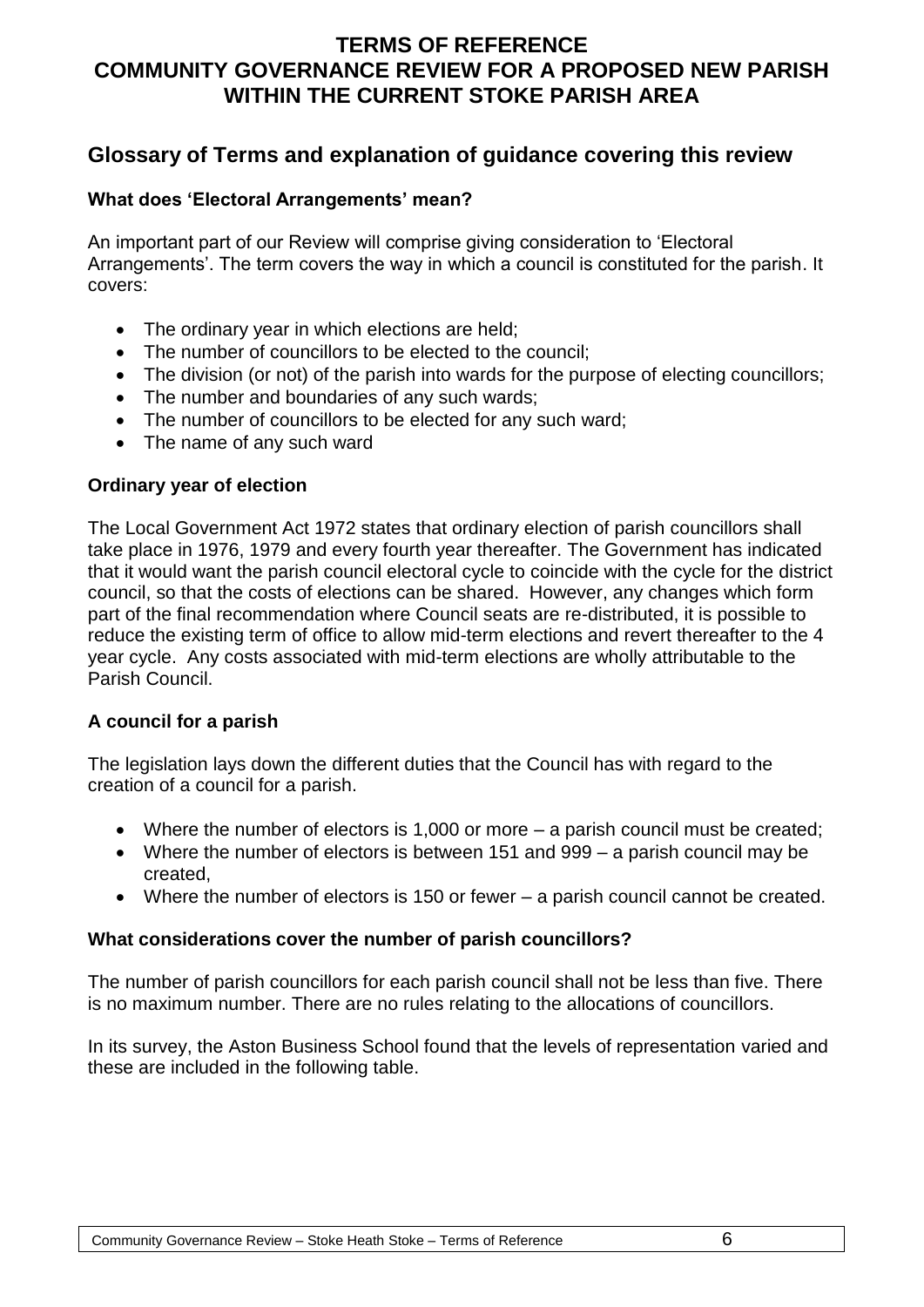| <b>Electors</b>     | <b>Councillors</b> |
|---------------------|--------------------|
| Less than 500       | $5 - 8$            |
| $501 - 2,000$       | $6 - 12$           |
| $2,501 - 10,000$    | $9 - 16$           |
| $10,001 - 20,000$   | $13 - 27$          |
| Greater than 20,000 | $13 - 31$          |

The National Association of Local Councils has also issued the following guidelines:

| <b>Electors</b> | <b>Councillors</b> | <b>Electors</b> | <b>Councillors</b> |
|-----------------|--------------------|-----------------|--------------------|
| Up to 900       |                    | 10,400          | 17                 |
| 1,400           | 8                  | 11,900          | 18                 |
| 2,000           | 9                  | 13,500          | 19                 |
| 2,700           | 10                 | 15,200          | 20                 |
| 3,500           | 11                 | 17,000          | 21                 |
| 4,400           | 12                 | 18,900          | 22                 |
| 5,400           | 13                 | 20,900          | 23                 |
| 6,500           | 14                 | 23,000          | 24                 |
| 7,700           | 15                 | 25,000          | 25                 |
| 9,000           | 16                 |                 |                    |

The Government's guidance is that 'each area should be considered on its own merits, having regard to its population geography and pattern of communities', and therefore the Council is prepared to pay particular attention to existing levels of representation, the broad pattern of existing council sizes which have stood the test of time and the take-up of seats at elections in its consideration of this matter. The Government makes the point 'that the conduct of parish council business does not usually require a large body of councillors'.

By law, the Council must have regard to the following factors when considering the number of councillors to be elected for the parish:

- The number of local government electors for the parish;
- Any change in that number which is likely to occur in the five years beginning with the day when the review starts.

#### **Naming of a Parish**

In the naming of a parish, the Council will be mindful of existing local or historic place names, and there will be a presumption in favour of names proposed by local interested parties.

#### **Reorganisation of Community Governance Orders and Commencement**

The Review will be completed when the Council adopts the Reorganisation of Community Governance Order. Copies of this Order, the map(s) that show the effects of the order in

Community Governance Review – Stoke Heath Stoke – Terms of Reference 7